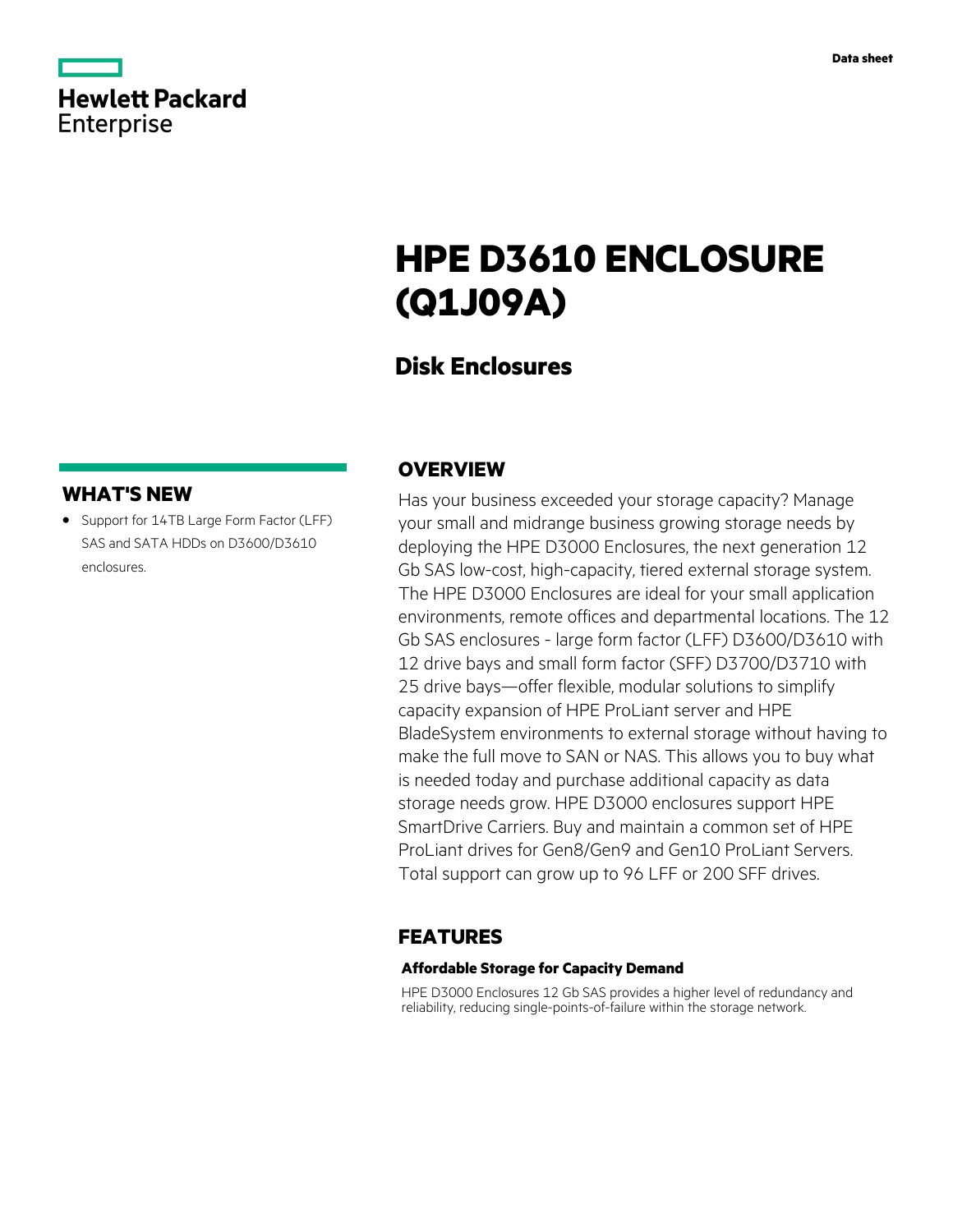The modular platform provides investment protection by allowing purchases based on your current need and future plans without hidden management fees.

Increase your data speed with enterprise-class, dual-port SAS drives as need and budget dictate.

The HPE D3610 and HPE D3710 standardizing on Gen10 branding/industrial design to align with ProLiant Gen10 Servers.

#### **Flexible and Scalable with Room to Expand**

The HPE D3000 Enclosures give you the flexibility to mix and match SAS, SATA and Solid State drives in the same enclosure, and extend the benefit of tiered storage to your customers.

Designed to give you room to expand as your storage demands increase, the HPE D3600 and the Gen10 branded HPE D3610 LFF can swell to 96 drives. You can also add up to eight HPE D3600 or HPE D3610 LFF enclosures from a single controller port.

With the HPE D3700 and the Gen10 branded HPE D3710 SFF you can increase to 200 drives or up to eight SFF enclosures from a single controller port.

Smart Array Controllers allow mixing D3600 or the D3610 and the D3700 or the D3710 enclosures for expansion, up to four D3600 or D3610 and four D3700 or D3710 (4x LFF and 4x SFF) allowing for expansion up to 148 drives.

Solid state drive support for up to 25 drives per Smart Array Controllers on all HPE D3000 models.

#### **Easy to Manage**

The HPE D3000 Enclosures support the HPE SmartDrive Carrier, enabling a single set of common drives for Gen8, Gen9 and Gen10 ProLiant servers and D3000 Enclosures.

The HPE D3000 Enclosures uses familiar HPE ProLiant management tools including HPE Systems Insight Manager and the HPE Array Configuration Utility (ACU) software.

The HPE D3000 Enclosures are compatible with selected HPE Smart Array SAS Controllers and HBAs.

Little IT expertise is required to manage the enclosures.

#### **Software-Defined Storage**

Microsoft Windows 2012 Storage Spaces support Gen9 ProLiant servers and H241 HBA.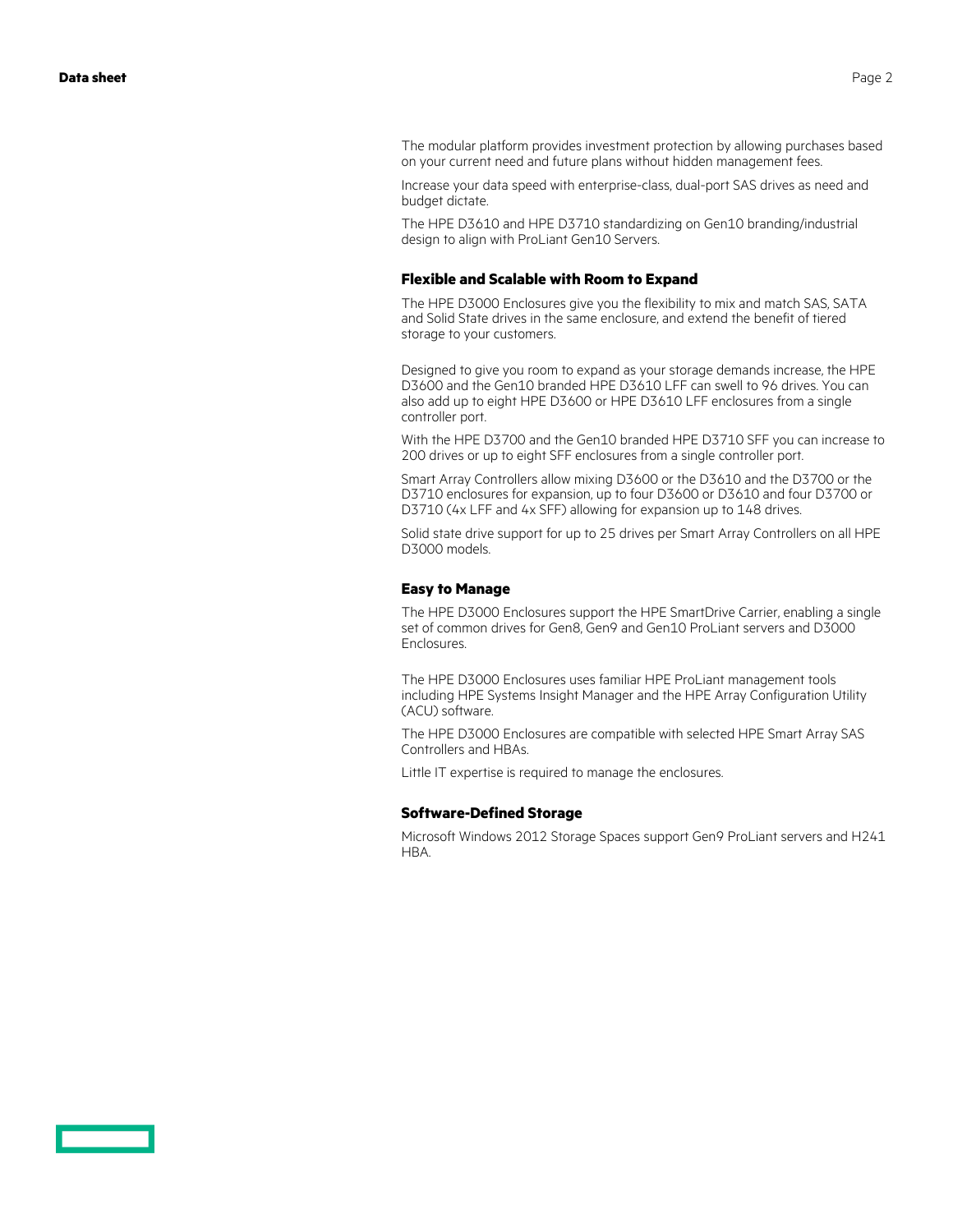<u>a sa saidh an s</u>

## **HPE D3610 Enclosure**

| <b>Product Number</b>                  | Q1J09A                                                                                                                                                                                                                                                                                         |
|----------------------------------------|------------------------------------------------------------------------------------------------------------------------------------------------------------------------------------------------------------------------------------------------------------------------------------------------|
| Capacity                               | 1344 TB maximum, depending on drive capacity and form factor                                                                                                                                                                                                                                   |
| <b>Drive description</b>               | 12 HPE LFF SAS/SATA drives in Smart carriers supported                                                                                                                                                                                                                                         |
| <b>Host interface</b>                  | 12 Gb/s SAS                                                                                                                                                                                                                                                                                    |
| <b>Storage controller</b>              | Smart Array E208e-p<br>Smart Array P408e-p                                                                                                                                                                                                                                                     |
| <b>Storage expansion options</b>       | Up to eight (8) enclosures from a single controller port                                                                                                                                                                                                                                       |
| <b>SAN backup support</b>              | <b>No</b>                                                                                                                                                                                                                                                                                      |
| <b>Storage mirroring support</b>       | <b>No</b>                                                                                                                                                                                                                                                                                      |
| <b>Systems Insight Manager support</b> | Yes                                                                                                                                                                                                                                                                                            |
| <b>Compatible operating systems</b>    | Microsoft Windows Server 2019, Microsoft Windows Server 2016, Microsoft Windows Server 2012 R2,<br>Microsoft Windows Server 2012, Microsoft Windows Server 2012 Essentials, Red Hat Enterprise Linux<br>(RHEL), SUSE Linux Enterprise Server (SLES), VMware ESX depending on host connectivity |
| <b>Form factor</b>                     | 2U                                                                                                                                                                                                                                                                                             |
| <b>Product Dimensions (metric)</b>     | 8.7 x 44.8 x 59.8 cm                                                                                                                                                                                                                                                                           |
| Weight                                 | 17.2 kg                                                                                                                                                                                                                                                                                        |
| Warranty                               | 3-year parts, no labor, no onsite support coverage. For more warranty information refer to<br>http://h20564.www2.hpe.com/hpsc/wc/public/home.                                                                                                                                                  |